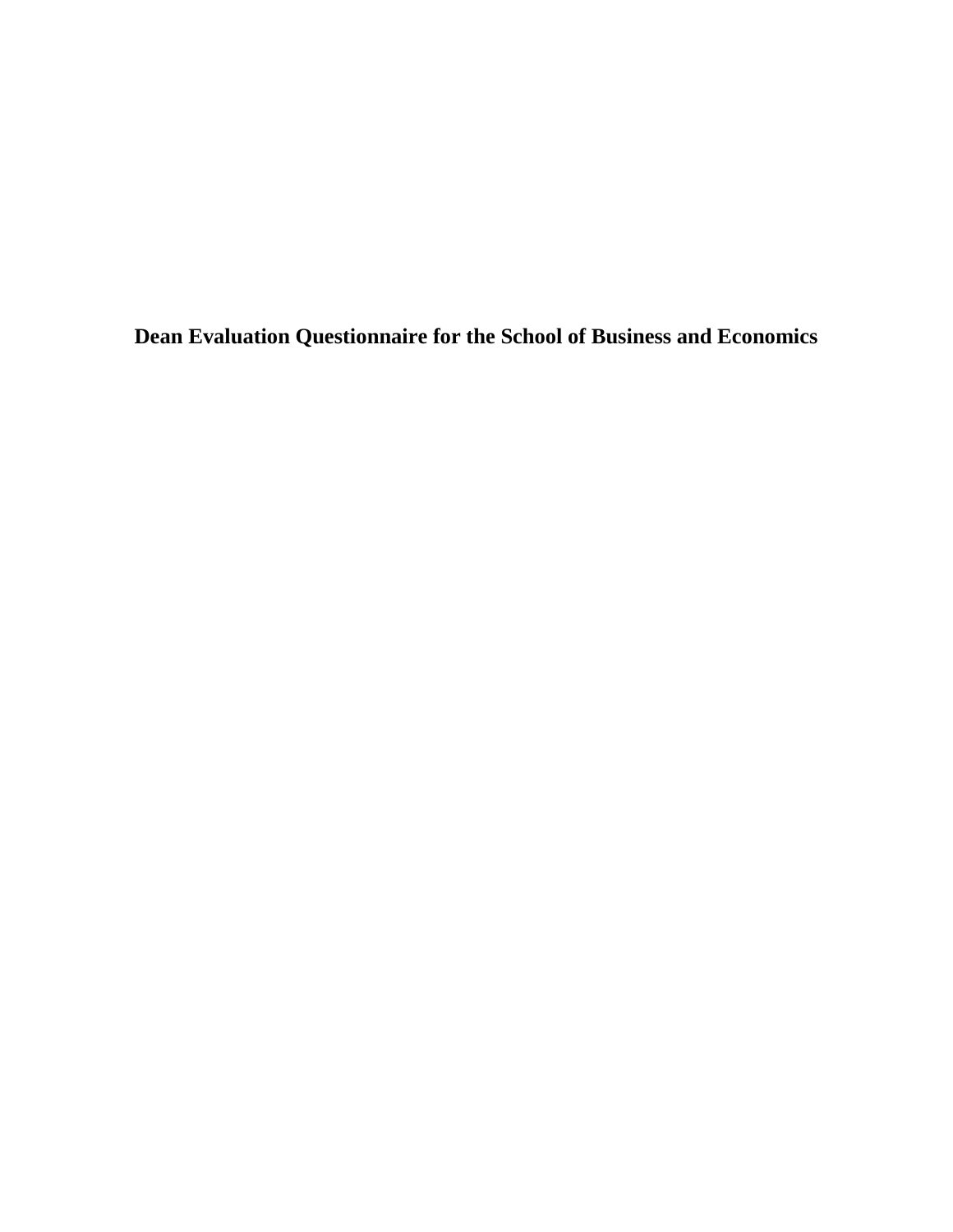## **Dean Evaluation Questionnaire for the School of Business and Economics**

Please indicate your responses to the following statements, using this numerical scale:

**Strongly Disagree Disagree Neutral Agree Strongly Agree Insufficient Data/Does Not Apply**

#### **Communication**

- 1. The Dean has clearly communicated the goals and objectives of the School to me.
- 2. The Dean has clearly communicated the goals of the School to the Provost and Executive Team.
- 3. I have sufficient input into the formulation of the School's goals and objectives.
- 4. The Dean effectively and accurately communicates the position of the higher administration to the School.
- 5. The Dean has shown the ability to instill high morale within the School.
- 6. The Dean communicates effectively with the School's committees and respects committee decisions.
- 7. The Dean uses a participative approach to management.
- 8. The actions of the Dean enhance the image of the School outside the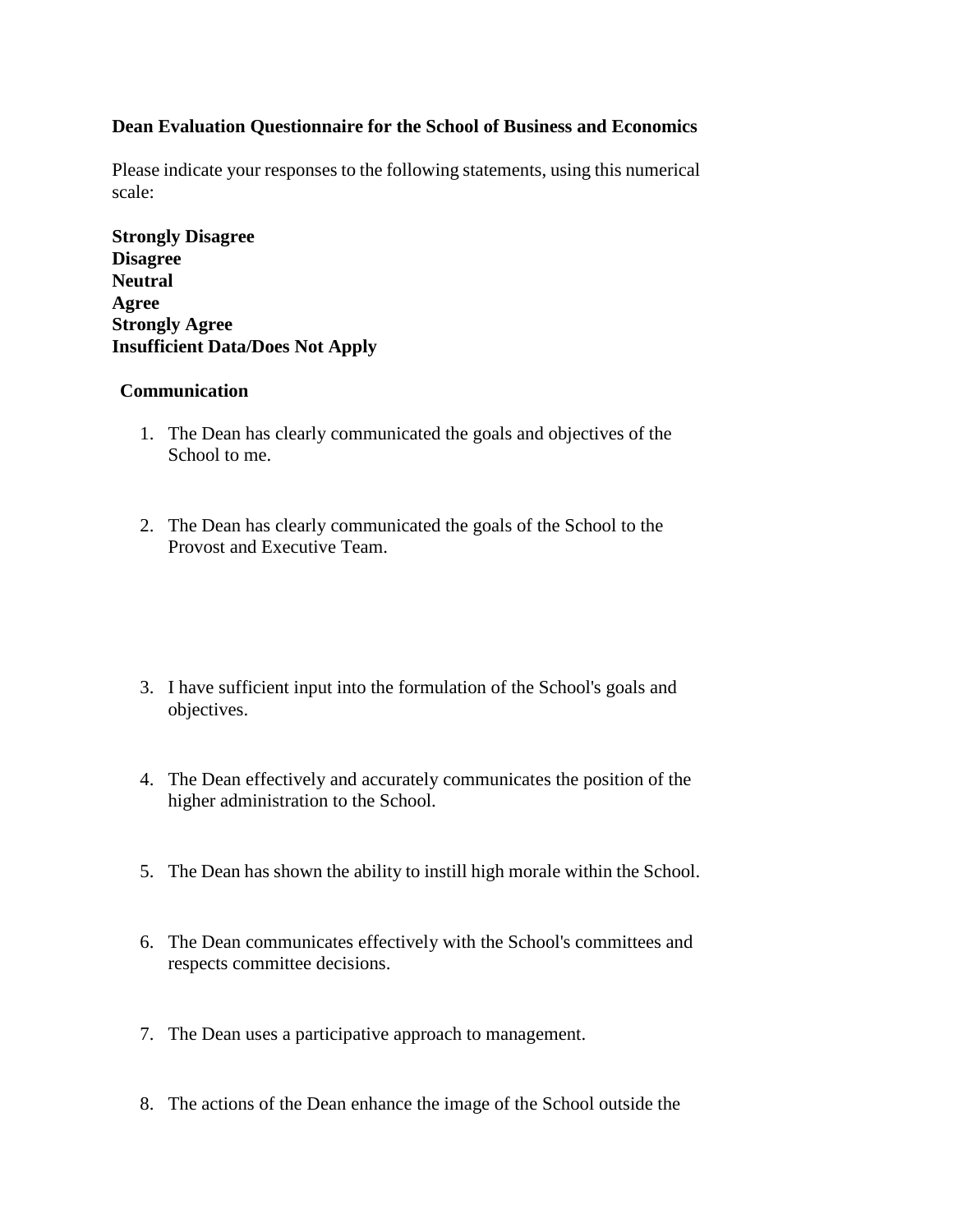University.

- 9. The Dean is in touch with the graduate student attitudes toward the School and responds to their inquiries in a timely manner.
- 10. The Dean is in touch with the undergraduate students attitudes toward the School and responds to their inquiries in a timely manner.

#### **Climate and Culture**

- 11. The Dean works to create an environment which fosters faculty/staff development.
- 12. The Dean treats me with respect.
- 13. The Dean encourages and nurtures effective teaching.
- 14. The Dean encourages and nurtures effective research.
- 15. The Dean provides appropriate, professional, and timely feedback to faculty in areas where improvement is needed.
- 16. The Dean values the diversity of the faculty and staff in the School.
- 17. The Dean values the diversity of others in the University community.
- 18. The Dean values diversity in representation on the Dean's Advisory Council.
- 19. The Dean provided a set of qualitative and/or quantitative metrics to School faculty and staff with which the Dean's performance/approaches/efforts during the term of appointment can be objectively evaluated.
- 20. The metrics mentioned in Statement 19 are properly derived from the goals and objectives set up at the beginning of the term of the appointment.

## **Administrative Detail**

21. The Dean ensures that resources are distributed equitably within the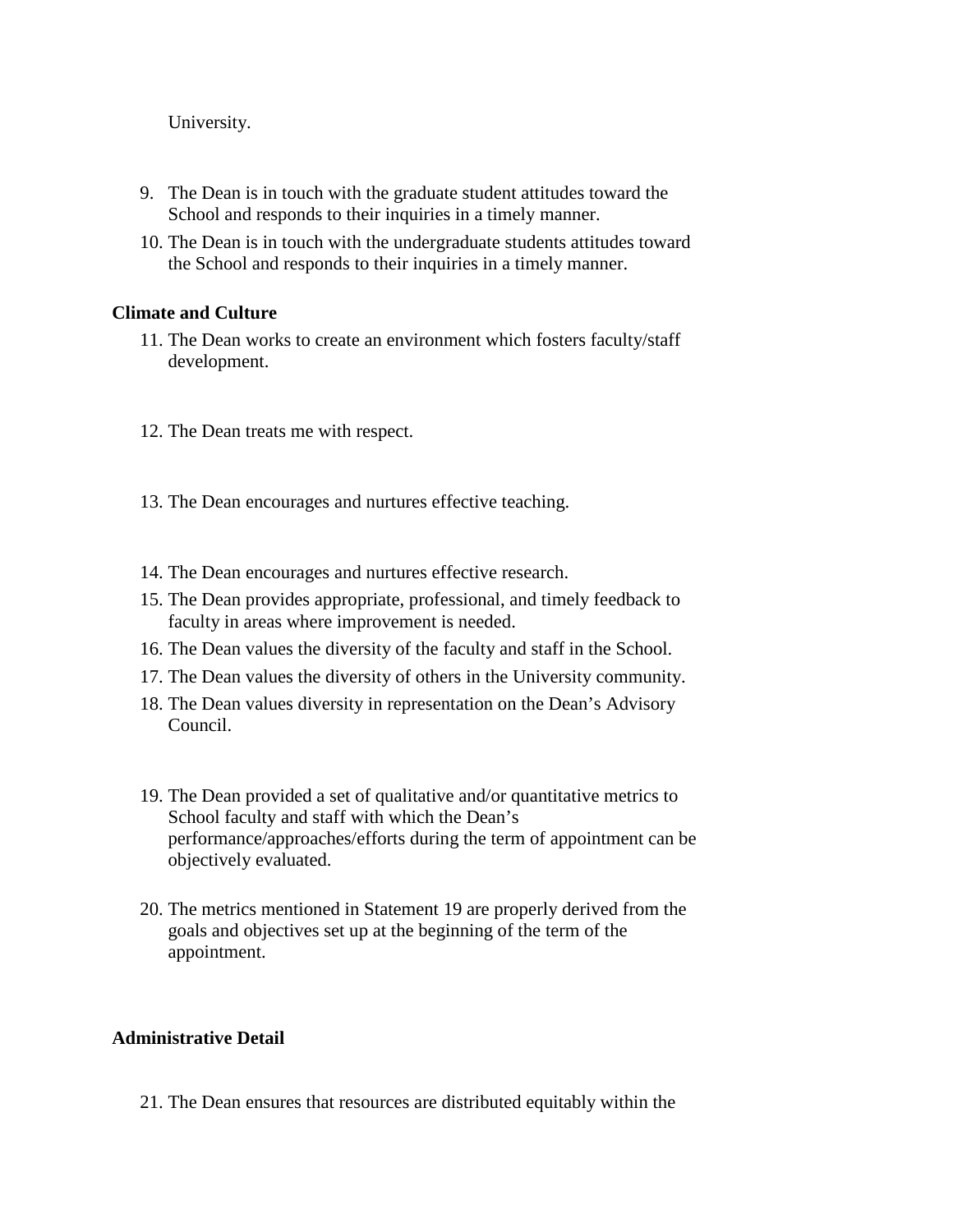School and allows input from faculty and staff.

- 22. The Dean's actions and decisions help to create a productive work environment.
- 23. Equitable decisions are made on salary adjustments
- 24. The Dean ensures that the financial resources of the School are managed well.
- 25. The Dean makes decisions in a timely manner and communicates the outcome.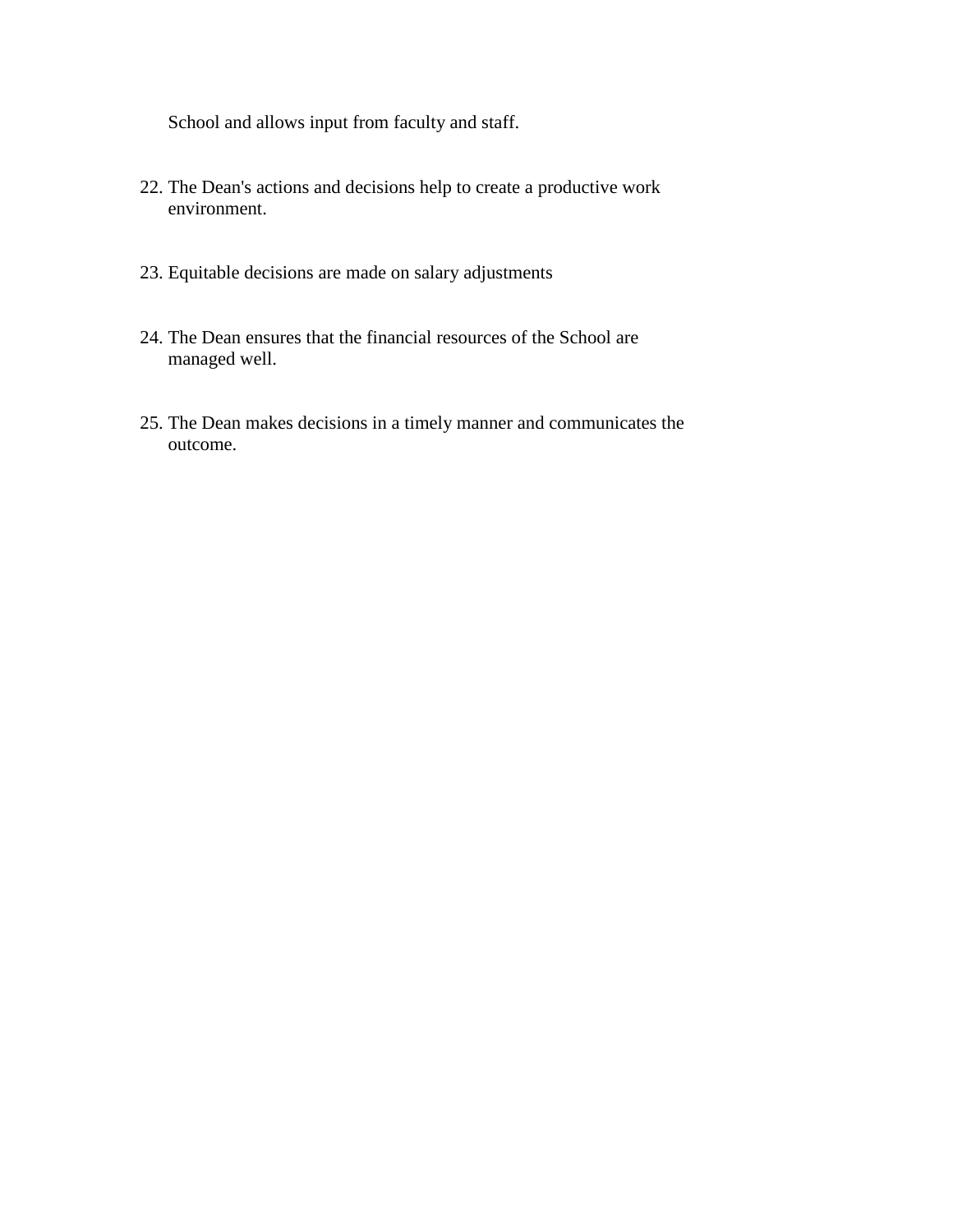## **Progress**

- 26. During this period of evaluation of the Dean, the School has made steady progress toward the achievement of its academic goals.
- 27. During this period of evaluation of the Dean, the School has made steady progress toward the achievement of its research goals and objectives.
- 28. The Dean has been an effective advocate for resource development external to the School through fundraising efforts.
- 29. The Dean has made adequate progress toward addressing the suggestions put forward by faculty and staff since the beginning of his term.
- 30. Considering everything, the Dean is performing well.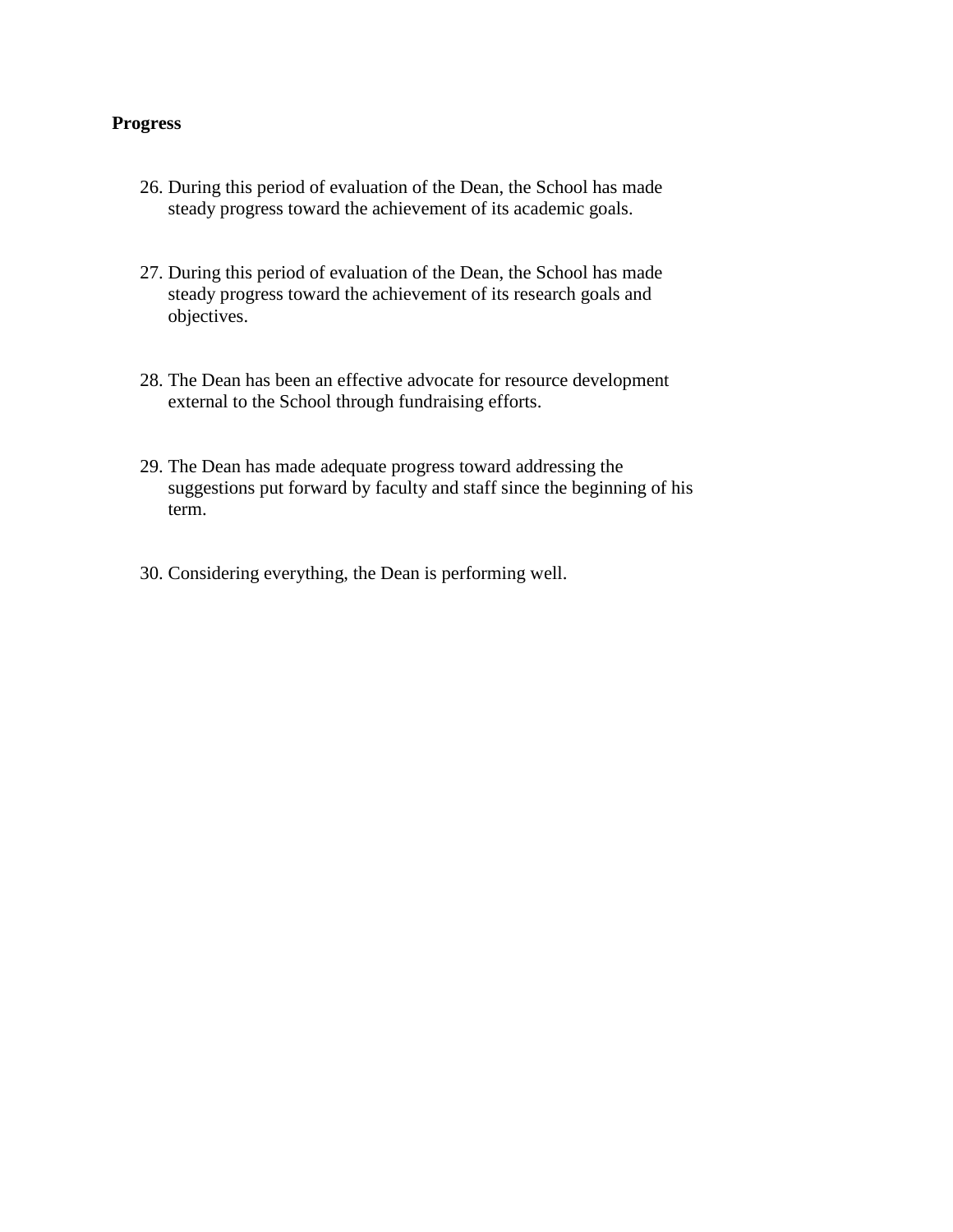# SBE DEAN EVALUATION, 2011

Please comment on the specific questions listed below.

# FACULTY AND STAFF QUESTIONS:

## Goals and Objectives

Question 1: How effectively does the Dean communicate with the faculty and staff and encourage open discussion on SBE goals and objectives? What opportunities are provided for input?

Question 2: Describe how the Dean provides leadership for pursuit of SBE goals and objectives.

#### *Personnel Development*

Question 3: Describe how the Dean works create an environment which fosters and rewards professional development Describe the effectiveness and identify opportunities for improvement.

Question 4: Describe the process on how the Dean provides constructive feedback on performance and assess the effectiveness.

#### *Fundraising and Resource Allocations*

Question 5: Describe the effectiveness and success of the Dean in regard to his fund raising activities to support SBE initiatives like funding for a new building. How successful has the Dean been in this area?

Question 6: For research, teaching, and administrative/service activities, describe whether the funding process supported by the Dean allocates the resources in an appropriate way. Discuss any strengths or opportunities for improvement.

#### *Workplace Climate and Culture*

Question 7: Describe activities that would demonstrate the Dean's commitment to diversity in SBE to support our unit goals and objectives as well as those of the university. Discuss any strengths and areas for improvement.

Question 8: Describe the effectiveness of the communication (i.e., verbal, written, email, etc.) between the Dean's office and the faculty. How could it be improved? Describe the sufficiency of communication to do perform your job.

Question 9: Assess the interpersonal skills of the Dean in regarding to within unit and between unit issues.

# *Community Relationships*

Question 10: How strong an advocate is the Dean for the SBE within the University? Outside the University? Describe activities that you are aware of and assess their effectiveness.